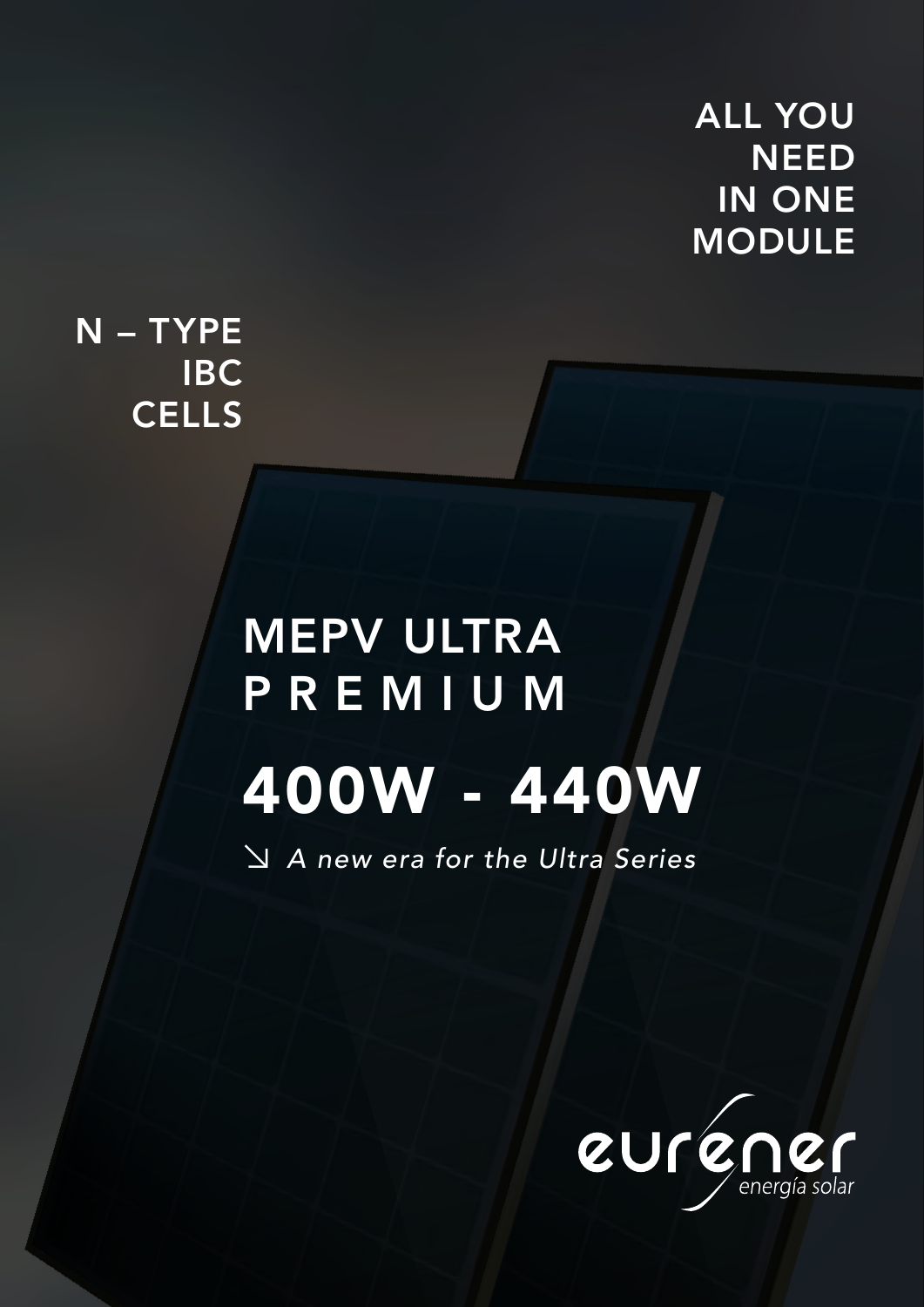## ALL YOU NEED IN ONE MODULE

*We have increased the product warranty to 20 years.*

*The performance warranty has been increased to 30 years at 90%.*

↘As specialists in modules for residential installations, Eurener welcomes the new Ultra Premium module to its family.

With our *new Ultras* we have managed to improve the performance of this series of modules with avant-garde technology and aesthetics to meet the needs and demands of the most demanding market.







*We have introduced the N-type back contact cells (IBC). Thanks to the improvements in their technology, we have increased the warranties.*

## WARRANTIES

## N – TYPE IBC **CELLS**

↘20 years product warranty, with a *5-year extension for premium partners*.

↘We maintain the 30-year performance warranty by increasing the final power output.

↘We have included for the first time the *IBC (Interdigitated back contact) technology.* Removing the busbars from the front side reduces the effect of shadows on the solar cells, resulting in *a higher efficiency of up to 22.3%.*

↘N-type cells, due to their composition, *offer higher performance and efficiency than P-type*  cells and reduce the LID and LeTID \* effect.

LID<sup>\*</sup> Light Induced Degradation. LeTID<sup>\*</sup> Light and Elevated Temperature Induced Degradationa.

Ultra pure silicon delivers optimal power conversion. FRONT



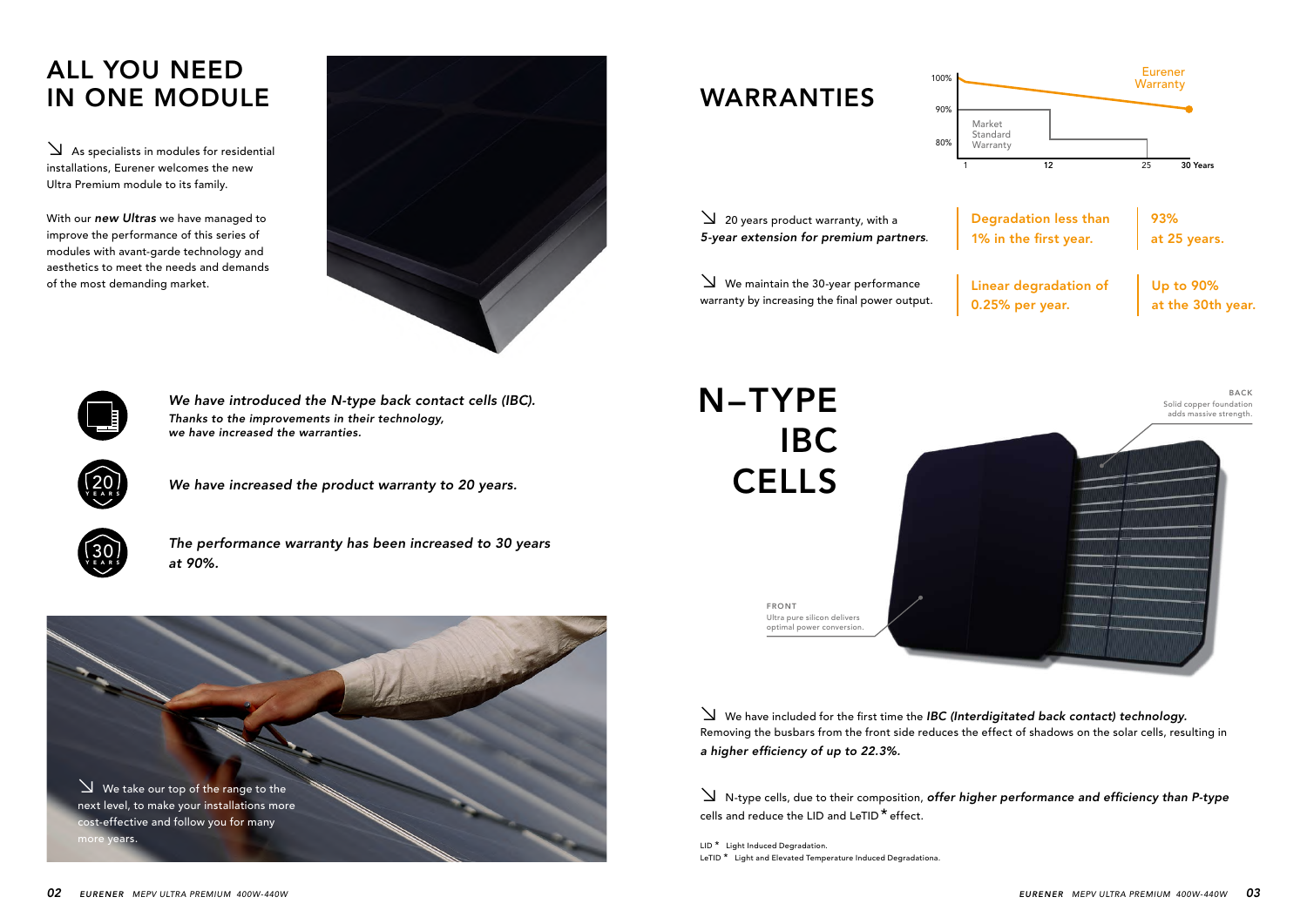

## **HALF-CUT TECHNOLOGY**



↘N-Type cells also have a higher resistance to PID (Potential Induced Degradation).

↘In N-type modules, it is the quality of the cell itself that can cause PID losses, and by not having Boron, much of the problem is eliminated.

↘These two advantages, non-LID and PID free, can be summed up as less degradation in the first year and in the following years. In other words, *more energy over the lifetime of the installation.*

## IMPROVED **TEMPERATURE COEFFICIENTS**

↘The new Ultra Premium uses an innovative technique of two slightly overlapped N-type IBC half-cut cells with a full-cell appearance that also reduces internal resistances.

 $\sum$  Power loss, mainly due to voltage drop, is less affected when temperatures rise. This allows higher power output in difficult conditions for the silicon.

↘The reduction and elimination of gaps between cells helps to optimise the module size and results in *an efficiency of more than 22%*.

↘We keep the Half-Cut technology which reduces internal resistances to increase the power output.

Two independent sections ensure production even on the cloudiest days.

↘ *In 120 or 132 half-cut N-Type IBC cells.*

↘ *Better temperature coefficient (-0,29%/ºC).*





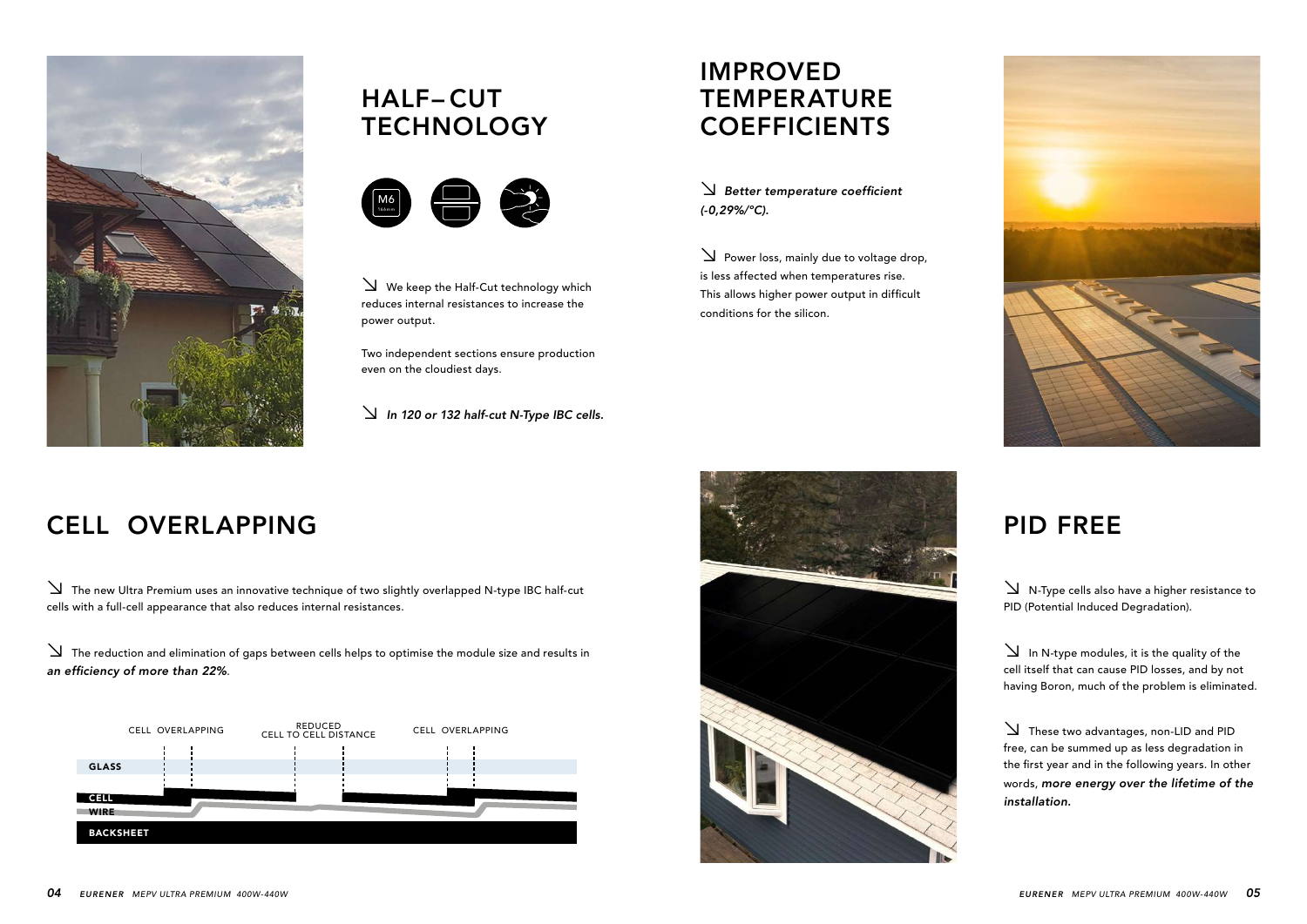*06 EURENER MEPV ULTRA PREMIUM 400W-440W EURENER MEPV ULTRA PREMIUM 400W-440W 07* 



## MEPV 120 ULTRA PREMIUM

## Monocrystalline Photovoltaic Module »

## BLACK » 400Wp

## CERTIFICATES »







## QUALITY » IBC technology N-type cell Interdigitated 120 Half-Cut IBC back contact iu i Staubli MC4 Premium integration Total black Top quality components  $22\circ$ Long durability Efficiency 90% at the 30th year Over 22% efficiency **UPD RESEARCH D RESEARCH** 1997 то 2022 TOP BRAND PV DP BRAND PV \*\*\*\*<br>\*\*\*\* UROPEAN QUALITY<br>\*\*\*\*  $\overline{\phantom{a}}$   $\overline{\phantom{a}}$   $\overline{\phantom{a}}$  th 2022 2021 **ANNIVERSARY** WARRANTIES »

IEC 61215 IEC 61730

**IEC** 

**SundaHus** 

**IEC** 



VKF AEAI

### TECHNICAL FEATURES » Eurener\_MEPV 120\_ULTRA PREMIUM\_400Wp\_2022EN

### FRAME

| Black anodized aluminium                                         |
|------------------------------------------------------------------|
| Robust and resistant to corrosion                                |
| <b>CONNECTION BOX AND PROTECTIONS</b>                            |
| Sealed, robust and wide for heat dissipation                     |
| IP68 according to IEC 60529                                      |
| Diodes by-pass built-in (3/6)                                    |
| <b>Connector MC4</b>                                             |
| Application Class A. Safety Class II                             |
| Cables 1000 mm ( $\pm$ 20%) length and 4 mm <sup>2</sup> section |
| <b>FRONTAL</b>                                                   |
| 3,2 mm thick tempered glass with high strength and ARC           |
| Textured, extra-clear with low iron content                      |
| Frontal load (snow) 5400 Pa   Back load (wind) 2400 Pa           |
| <b>SOLAR CELLS</b>                                               |
| 10011001<br>the control of the control of the control            |

1002<br>1002<br>1002 mm

 $9 \text{ mm}$ 

120 (6x20) cells monocrystalline silicon

WEIGHT, DIMENSIONS AND PACKAGING

20 Kg | 1727 x 1039 x 30 mm (±1%) | Pack: 949 pcs-truck

Eurener\_MEPV 120\_ULTRA PREMIUM\_400Wp\_EN\_JUN2022 NOTE: Read the instruction manual of this product and follow the indications STC. Values are valid for: 1000W/m2, AM 1,5 and cells temperature of 25ºC. Measurement tolerance +/-3% (AAA Solar simulation -IEC 60.904-9-). All the information of this brochure may be amended without notice by Eurener.

| 1997 то 2022       |  |
|--------------------|--|
|                    |  |
|                    |  |
| гн                 |  |
| <b>ANNIVERSARY</b> |  |

| <b>BLACK</b>                                                  | <b>MEPV 400</b>           |  |
|---------------------------------------------------------------|---------------------------|--|
| STC: 1000 W/m <sup>2</sup> , module temperature 25°C, AM 1,5  |                           |  |
| Nominal power. Pmax                                           | 400 Wp                    |  |
| Max. power tolerance. Pmax                                    | $0/+5$ W                  |  |
| Area of the module                                            | $1,79 \text{ m}^2$        |  |
| Module efficiency                                             | 22,30 %                   |  |
| <b>Isc</b>                                                    | 12,05 A                   |  |
| Voc                                                           | 42,10 V                   |  |
| Impp                                                          | 11,09 A                   |  |
| Vmpp                                                          | 36,10 V                   |  |
| NOCT: 800 W/m <sup>2</sup> , ambient temperature 20°C, AM 1,5 |                           |  |
| Nominal power. Pmax                                           | 302 W                     |  |
| <b>Isc</b>                                                    | 9,65 A                    |  |
| Voc                                                           | 40,30 V                   |  |
| Impp                                                          | 9,02 A                    |  |
| Vmpp                                                          | 33,50 V                   |  |
| Operating parameters. Temperature coefficients                |                           |  |
| Maximum voltage                                               | 1500 V                    |  |
| Maximum series fuse rating. Ir                                | 20 A                      |  |
| $\alpha$ lsc                                                  | 0,046 % / °C              |  |
| $\beta$ Voc                                                   | $-0,246%$ /°C             |  |
| $\gamma$ Pmax                                                 | $-0.290\%$ / °C           |  |
| Temperature range                                             | $-40^{\circ}$ C ~ + 85 °C |  |
| <b>NOCT</b>                                                   | $43 \pm 2$ °C             |  |
|                                                               |                           |  |

### ELECTRIC DATA »



1039 mm

www.eurenergroup.com contact@eurenerworld.com +34 960 045 515 Calle Colón, 1-23 46004, Valencia. Spain

### 25 years manufacturing a better world



Since 1997 our main purpose has been to supply quality and long-lasting photovoltaic modules that allow us and future generations, to continue generating clean energy to take care of our planet.



|  | <b>MEPV 400</b> |
|--|-----------------|

Current - A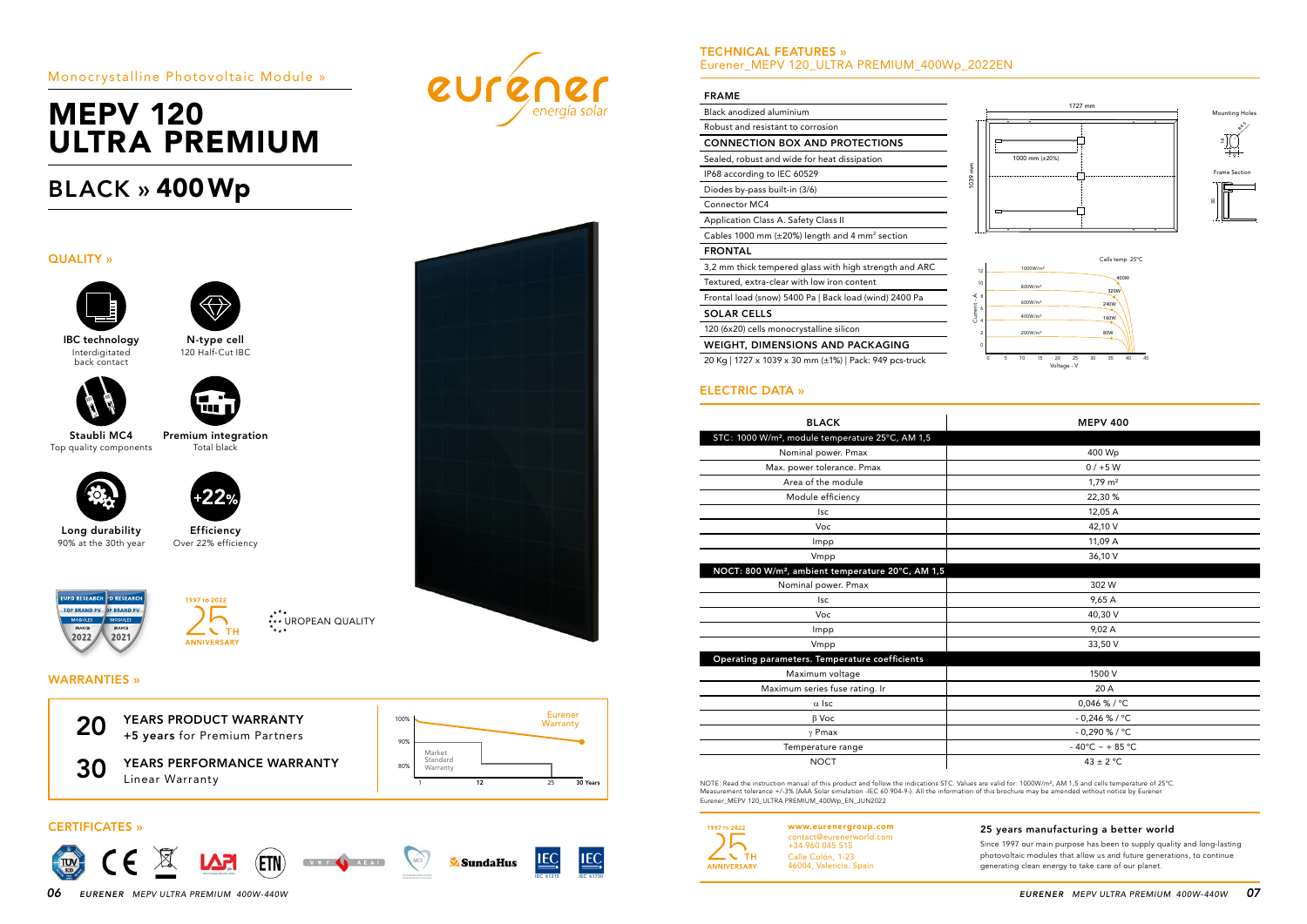## MEPV 132 ULTRA PREMIUM

## Monocrystalline Photovoltaic Module »

## BLACK » 440Wp

### CERTIFICATES »

2022









**SundaHus** 



 $\overline{30}$  Years

Eurener **Warranty** 

### QUALITY » IBC technology N-type cell Interdigitated 132 Half-Cut IBC back contact i i se Staubli MC4 Premium integration Top quality components Total black  $22\%$ Long durability Efficiency 90% at the 30th year Over 22% efficiency **UPD RESEARCH D RESEARC** 1997 то 2022 TOP BRAND PV DP BRAND PV  $\stackrel{\star}{\star} \stackrel{\star}{\star} \stackrel{\star}{\star}$  UROPEAN QUALITY  $\overline{\phantom{a}}$   $\overline{\phantom{a}}$   $\overline{\phantom{a}}$   $\overline{\phantom{a}}$  th 2021 **ANNIVERSARY** WARRANTIES » 20 YEARS PRODUCT WARRANTY<br>+5 years for Premium Partners 100% 90% Market Standard **30 YEARS PERFORMANCE WARRANTY** 80% Warranty Linear Warranty 12 25

### TECHNICAL FEATURES » Eurener\_MEPV 132\_ULTRA PREMIUM\_440Wp\_2022EN

### FRAME

| Black anodized aluminium                                   |
|------------------------------------------------------------|
| Robust and resistant to corrosion                          |
| <b>CONNECTION BOX AND PROTECTIONS</b>                      |
| Sealed, robust and wide for heat dissipation               |
| IP68 according to IEC 60529                                |
| Diodes by-pass built-in (3/6)                              |
| <b>Connector MC4</b>                                       |
| Application Class A. Safety Class II                       |
| Cables 1000 mm (±20%) length and 4 mm <sup>2</sup> section |
| <b>FRONTAL</b>                                             |
| 3,2 mm thick tempered glass with high strength and ARC     |
| Textured, extra-clear with low iron content                |
| Frontal load (snow) 5400 Pa   Back load (wind) 2400 Pa     |
| <b>SOLAR CELLS</b>                                         |
| $100(00(1) - 1)$                                           |

132 (22x6) cells monocrystalline silicon

WEIGHT, DIMENSIONS AND PACKAGING

21 Kg | 1895 x 1039 x 35 mm (±1%) | Pack: 768 pcs-truck

Eurener\_MEPV 132\_ULTRA PREMIUM\_440Wp\_EN\_JUN2022 NOTE: Read the instruction manual of this product and follow the indications STC. Values are valid for: 1000W/m2, AM 1,5 and cells temperature of 25ºC. Measurement tolerance +/-3% (AAA Solar simulation -IEC 60.904-9-). All the information of this brochure may be amended without notice by Eurener.

| 1997 то 2022       |
|--------------------|
|                    |
|                    |
| гн                 |
| <b>ANNIVERSARY</b> |

| <b>BLACK</b>                                                  | <b>MEPV 440</b>           |
|---------------------------------------------------------------|---------------------------|
| STC: 1000 W/m <sup>2</sup> , module temperature 25°C, AM 1,5  |                           |
| Nominal power. Pmax                                           | 440 Wp                    |
| Max. power tolerance. Pmax                                    | $0/ +5 W$                 |
| Area of the module                                            | $1,96 \text{ m}^2$        |
| Module efficiency                                             | 22,30 %                   |
| <b>Isc</b>                                                    | 12,06 A                   |
| Voc                                                           | 46,30 V                   |
| Impp                                                          | 11,12 A                   |
| Vmpp                                                          | 39,60 V                   |
| NOCT: 800 W/m <sup>2</sup> , ambient temperature 20°C, AM 1,5 |                           |
| Nominal power. Pmax                                           | 332W                      |
| <b>Isc</b>                                                    | 9.73 A                    |
| Voc                                                           | 44,40 V                   |
| Impp                                                          | 8,89 A                    |
| Vmpp                                                          | 37,00 V                   |
| Operating parameters. Temperature coefficients                |                           |
| Maximum voltage                                               | 1500 V                    |
| Maximum series fuse rating. Ir                                | 20 A                      |
| $\alpha$ lsc                                                  | 0,046 % / $^{\circ}$ C    |
| $\beta$ Voc                                                   | $-0,246%$ /°C             |
| $\gamma$ Pmax                                                 | $-0.290\%$ / °C           |
| Temperature range                                             | $-40^{\circ}$ C ~ + 85 °C |
| <b>NOCT</b>                                                   | $43 \pm 2$ °C.            |
|                                                               |                           |

### ELECTRIC DATA »



www.eurenergroup.com contact@eurenerworld.com +34 960 045 515 Calle Colón, 1-23 46004, Valencia. Spain



**euréner** 

1002<br>1002<br>1002 mm 1039 mm  $9 \text{ mm}$ 

### 25 years manufacturing a better world



Since 1997 our main purpose has been to supply quality and long-lasting photovoltaic modules that allow us and future generations, to continue generating clean energy to take care of our planet.



| <b>MEPV 440</b>           |
|---------------------------|
|                           |
| 440 Wp                    |
| $0/+5$ W                  |
| $1,96 \text{ m}^2$        |
| 22,30%                    |
| 12,06 A                   |
| 46,30 V                   |
| 11,12 A                   |
| 39,60 V                   |
|                           |
| 332W                      |
| 9,73 A                    |
| 44,40 V                   |
| 8,89 A                    |
| 37,00 V                   |
|                           |
| 1500 V                    |
| 20 A                      |
| 0,046 % / °C              |
| $-0,246$ % / °C           |
| - 0,290 % / °C            |
| $-40^{\circ}$ C ~ + 85 °C |
| $43 \pm 2$ °C             |
|                           |

Current - A